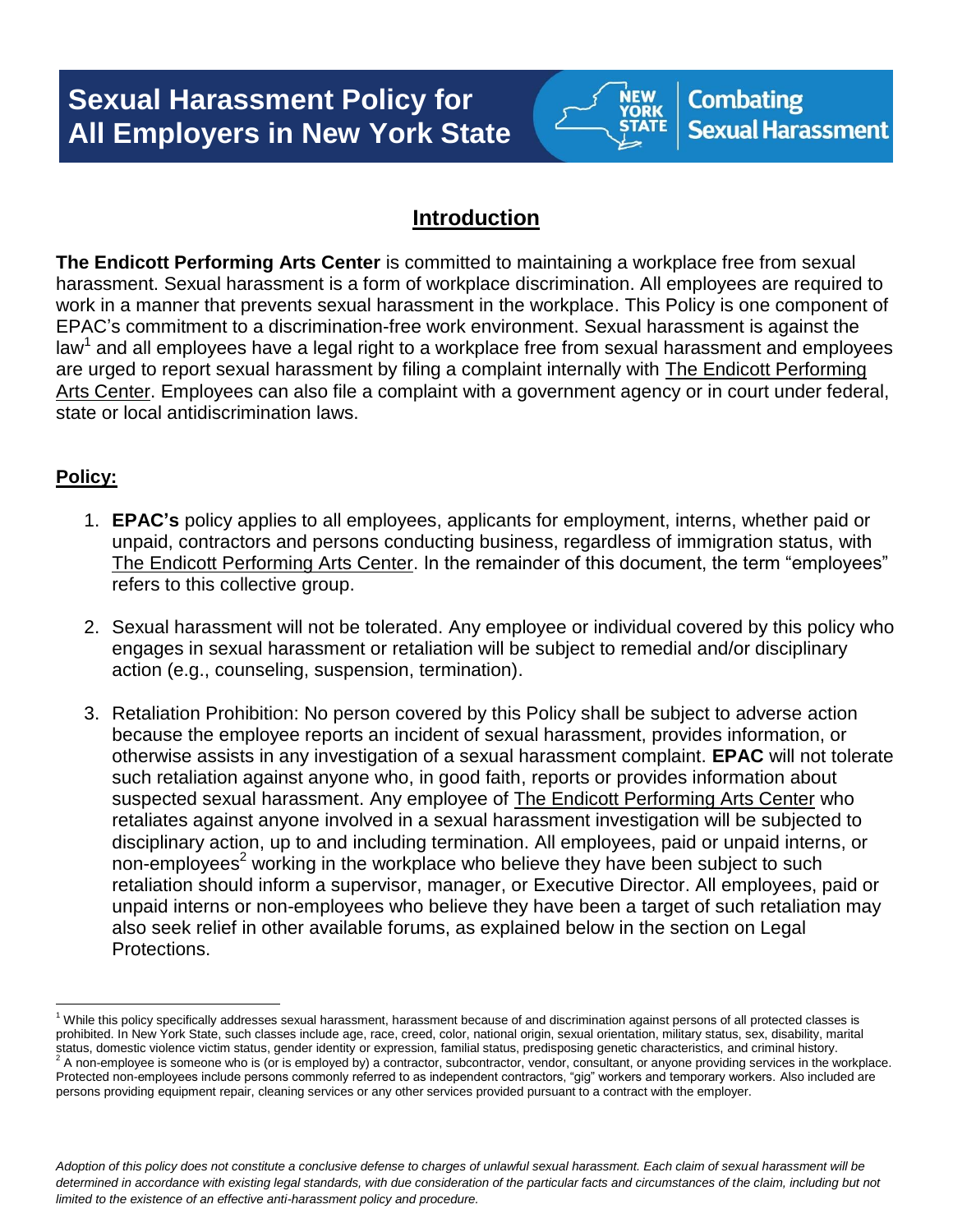- 4. Sexual harassment is offensive, is a violation of our policies, is unlawful, and may subject **EPAC** to liability for harm to targets of sexual harassment. Harassers may also be individually subject to liability. Employees of every level who engage in sexual harassment, including managers and supervisors who engage in sexual harassment or who allow such behavior to continue, will be penalized for such misconduct.
- 5. The Endicott Performing Arts Center will conduct a prompt and thorough investigation that ensures due process for all parties, whenever management receives a complaint about sexual harassment, or otherwise knows of possible sexual harassment occurring. **EPAC** will keep the investigation confidential to the extent possible. Effective corrective action will be taken whenever sexual harassment is found to have occurred. All employees, including managers and supervisors, are required to cooperate with any internal investigation of sexual harassment.
- 6. All employees are encouraged to report any harassment or behaviors that violate this policy. EPAC will provide all employees a complaint form for employees to report harassment and file complaints.
- 7. Managers and supervisors are **required** to report any complaint that they receive, or any harassment that they observe or become aware of, to the EPAC Executive Director.
- 8. This policy applies to all employees, paid or unpaid interns, and non-employees, such as contractors, subcontractors, vendors, consultants or anyone providing services in the workplace, and all must follow and uphold this policy. This policy must be provided to all employees and should be posted prominently in all work locations to the extent practicable (for example, in a main office, not an offsite work location) and be provided to employees upon hiring.

# **What Is "Sexual Harassment"?**

Sexual harassment is a form of sex discrimination and is unlawful under federal, state, and (where applicable) local law. Sexual harassment includes harassment on the basis of sex, sexual orientation, self-identified or perceived sex, gender expression, gender identity and the status of being transgender.

Sexual harassment is unlawful when it subjects an individual to inferior terms, conditions, or privileges of employment. Harassment need not be severe or pervasive to be unlawful, and can be any harassing conduct that consists of more than petty slights or trivial inconveniences. Sexual harassment includes unwelcome conduct which is either of a sexual nature, or which is directed at an individual because of that individual's sex when:

- Such conduct has the purpose or effect of unreasonably interfering with an individual's work performance or creating an intimidating, hostile or offensive work environment, even if the reporting individual is not the intended target of the sexual harassment;
- Such conduct is made either explicitly or implicitly a term or condition of employment; or
- Submission to or rejection of such conduct is used as the basis for employment decisions affecting an individual's employment.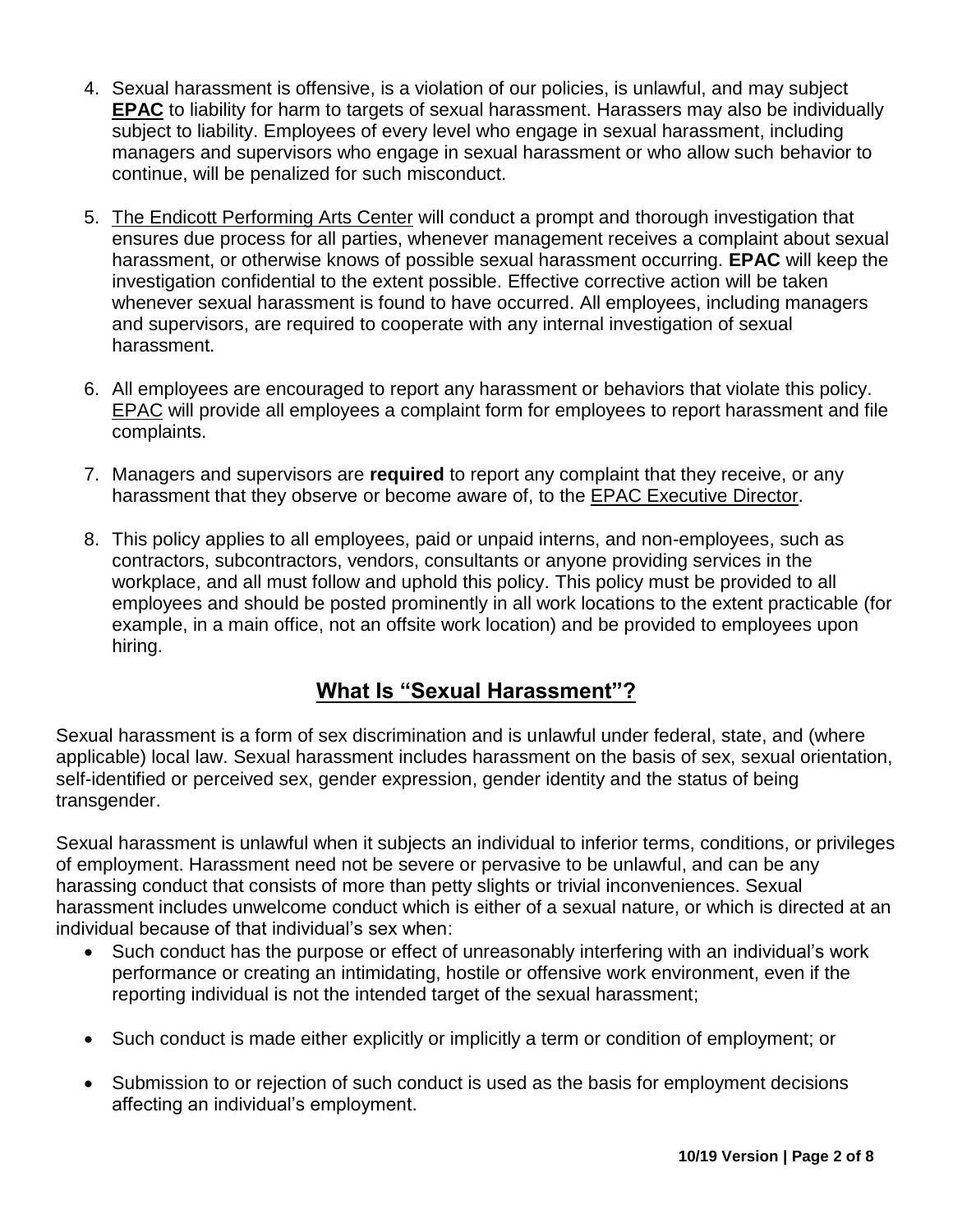A sexually harassing hostile work environment includes, but is not limited to, words, signs, jokes, pranks, intimidation or physical violence which are of a sexual nature, or which are directed at an individual because of that individual's sex. Sexual harassment also consists of any unwanted verbal or physical advances, sexually explicit derogatory statements or sexually discriminatory remarks made by someone which are offensive or objectionable to the recipient, which cause the recipient discomfort or humiliation, which interfere with the recipient's job performance.

Sexual harassment also occurs when a person in authority tries to trade job benefits for sexual favors. This can include hiring, promotion, continued employment or any other terms, conditions or privileges of employment. This is also called "quid pro quo" harassment.

Any employee who feels harassed should report so that any violation of this policy can be corrected promptly. Any harassing conduct, even a single incident, can be addressed under this policy.

#### **Examples of sexual harassment**

The following describes some of the types of acts that may be unlawful sexual harassment and that are strictly prohibited:

- Physical acts of a sexual nature, such as:
	- o Touching, pinching, patting, kissing, hugging, grabbing, brushing against another employee's body or poking another employee's body;
	- o Rape, sexual battery, molestation or attempts to commit these assaults.
- Unwanted sexual advances or propositions, such as:
	- o Requests for sexual favors accompanied by implied or overt threats concerning the target's job performance evaluation, a promotion or other job benefits or detriments;
	- o Subtle or obvious pressure for unwelcome sexual activities.
- Sexually oriented gestures, noises, remarks or jokes, or comments about a person's sexuality or sexual experience, which create a hostile work environment.
- Sex stereotyping occurs when conduct or personality traits are considered inappropriate simply because they may not conform to other people's ideas or perceptions about how individuals of a particular sex should act or look.
- Sexual or discriminatory displays or publications anywhere in the workplace, such as:
	- o Displaying pictures, posters, calendars, graffiti, objects, promotional material, reading materials or other materials that are sexually demeaning or pornographic. This includes such sexual displays on workplace computers or cell phones and sharing such displays while in the workplace.
- Hostile actions taken against an individual because of that individual's sex, sexual orientation, gender identity and the status of being transgender, such as:
	- o Interfering with, destroying or damaging a person's workstation, tools or equipment, or otherwise interfering with the individual's ability to perform the job;
	- o Sabotaging an individual's work;
	- o Bullying, yelling, name-calling.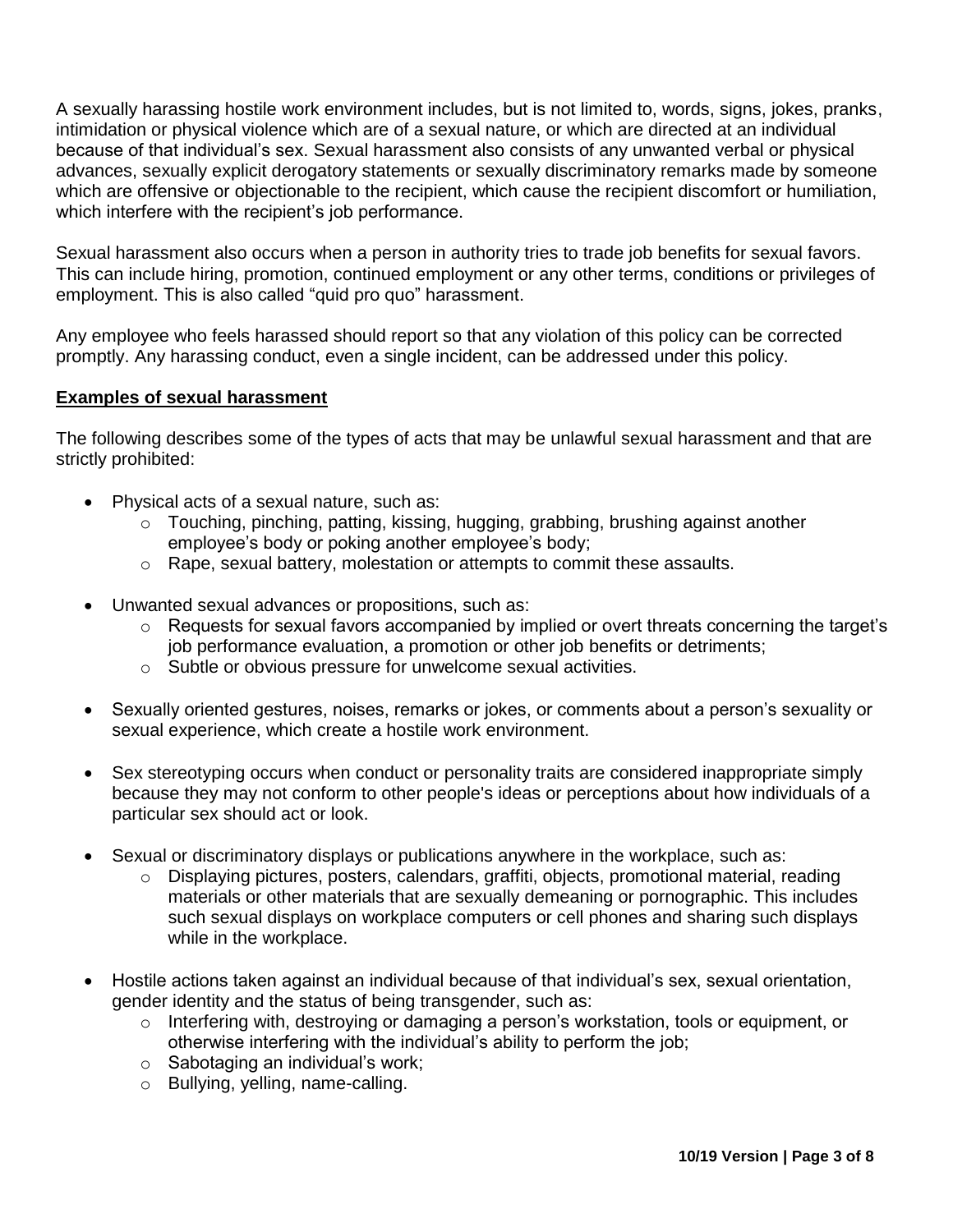#### **Who can be a target of sexual harassment?**

Sexual harassment can occur between any individuals, regardless of their sex or gender. New York Law protects employees, paid or unpaid interns, and non-employees, including independent contractors, and those employed by companies contracting to provide services in the workplace. Harassers can be a superior, a subordinate, a coworker or anyone in the workplace including an independent contractor, contract worker, vendor, client, customer or visitor.

#### **Where can sexual harassment occur?**

Unlawful sexual harassment is not limited to the physical workplace itself. It can occur while employees are traveling for business or at employer sponsored events or parties. Calls, texts, emails, and social media usage by employees can constitute unlawful workplace harassment, even if they occur away from the workplace premises, on personal devices or during non-work hours.

### **Retaliation**

Unlawful retaliation can be any action that could discourage a worker from coming forward to make or support a sexual harassment claim. Adverse action need not be job-related or occur in the workplace to constitute unlawful retaliation (e.g., threats of physical violence outside of work hours).

Such retaliation is unlawful under federal, state, and (where applicable) local law. The New York State Human Rights Law protects any individual who has engaged in "protected activity." Protected activity occurs when a person has:

- made a complaint of sexual harassment, either internally or with any anti-discrimination agency;
- testified or assisted in a proceeding involving sexual harassment under the Human Rights Law or other anti-discrimination law;
- opposed sexual harassment by making a verbal or informal complaint to management, or by simply informing a supervisor or manager of harassment;
- reported that another employee has been sexually harassed; or
- encouraged a fellow employee to report harassment.

Even if the alleged harassment does not turn out to rise to the level of a violation of law, the individual is protected from retaliation if the person had a good faith belief that the practices were unlawful. However, the retaliation provision is not intended to protect persons making intentionally false charges of harassment.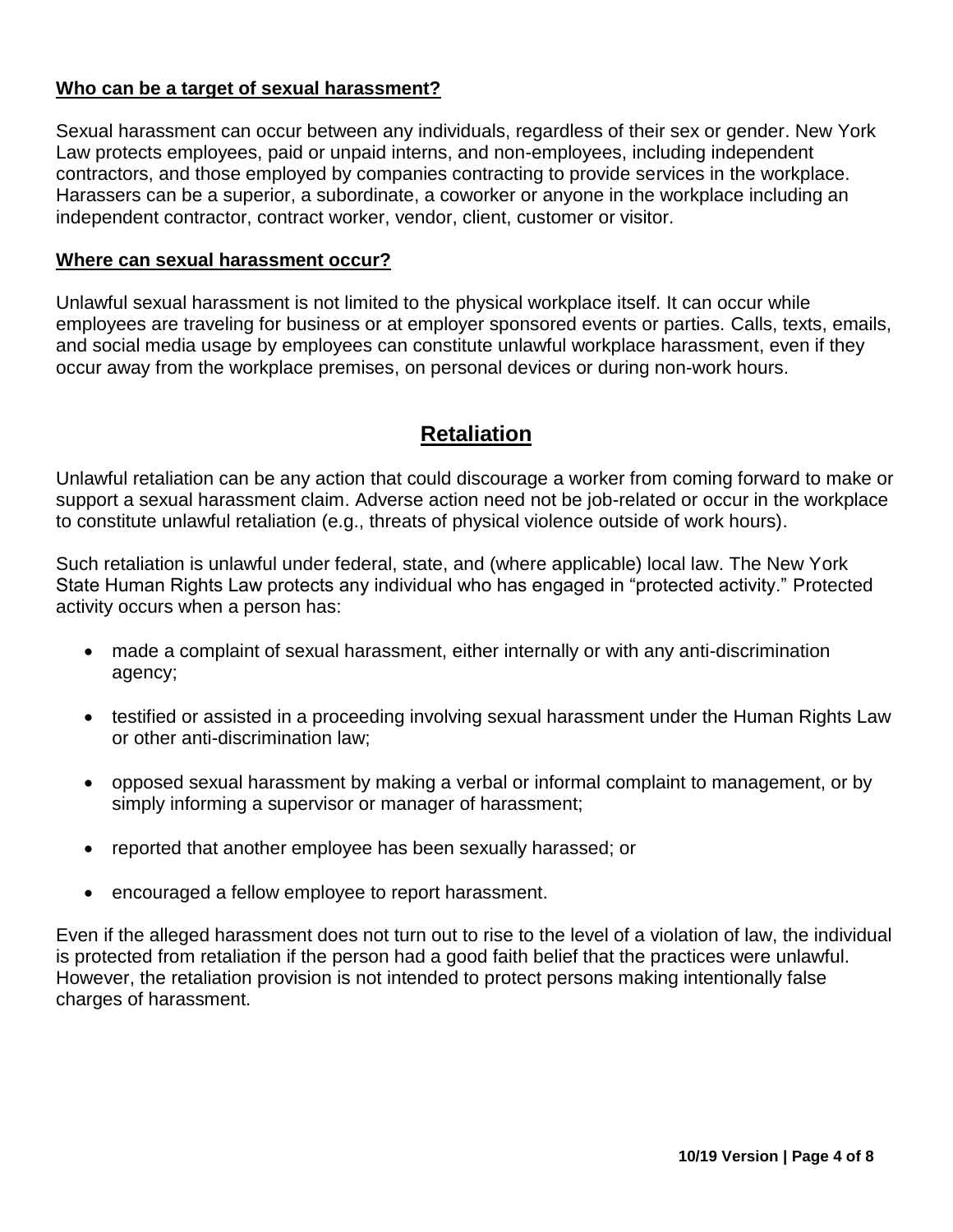### **Reporting Sexual Harassment**

**Preventing sexual harassment is everyone's responsibility.** The Endicott Performing Arts Center cannot prevent or remedy sexual harassment unless it knows about it. Any employee, paid or unpaid intern or non-employee who has been subjected to behavior that may constitute sexual harassment is encouraged to report such behavior to a supervisor, manager or Executive Director. Anyone who witnesses or becomes aware of potential instances of sexual harassment should report such behavior to a supervisor, manager or the EPAC Executive Director.

Reports of sexual harassment may be made verbally or in writing. A form for submission of a written complaint is attached to this Policy, and all employees are encouraged to use this complaint form. Employees who are reporting sexual harassment on behalf of other employees should use the complaint form and note that it is on another employee's behalf.

Employees, paid or unpaid interns or non-employees who believe they have been a target of sexual harassment may also seek assistance in other available forums, as explained below in the section on Legal Protections.

## **Supervisory Responsibilities**

All supervisors and managers who receive a complaint or information about suspected sexual harassment, observe what may be sexually harassing behavior or for any reason suspect that sexual harassment is occurring, **are required** to report such suspected sexual harassment to EPAC Executive Director.

In addition to being subject to discipline if they engaged in sexually harassing conduct themselves, supervisors and managers will be subject to discipline for failing to report suspected sexual harassment or otherwise knowingly allowing sexual harassment to continue.

Supervisors and managers will also be subject to discipline for engaging in any retaliation.

## **Complaint and Investigation of Sexual Harassment**

**All** complaints or information about sexual harassment will be investigated, whether that information was reported in verbal or written form. Investigations will be conducted in a timely manner, and will be confidential to the extent possible.

An investigation of any complaint, information or knowledge of suspected sexual harassment will be prompt and thorough, commenced immediately and completed as soon as possible. The investigation will be kept confidential to the extent possible. All persons involved, including complainants, witnesses and alleged harassers will be accorded due process, as outlined below, to protect their rights to a fair and impartial investigation.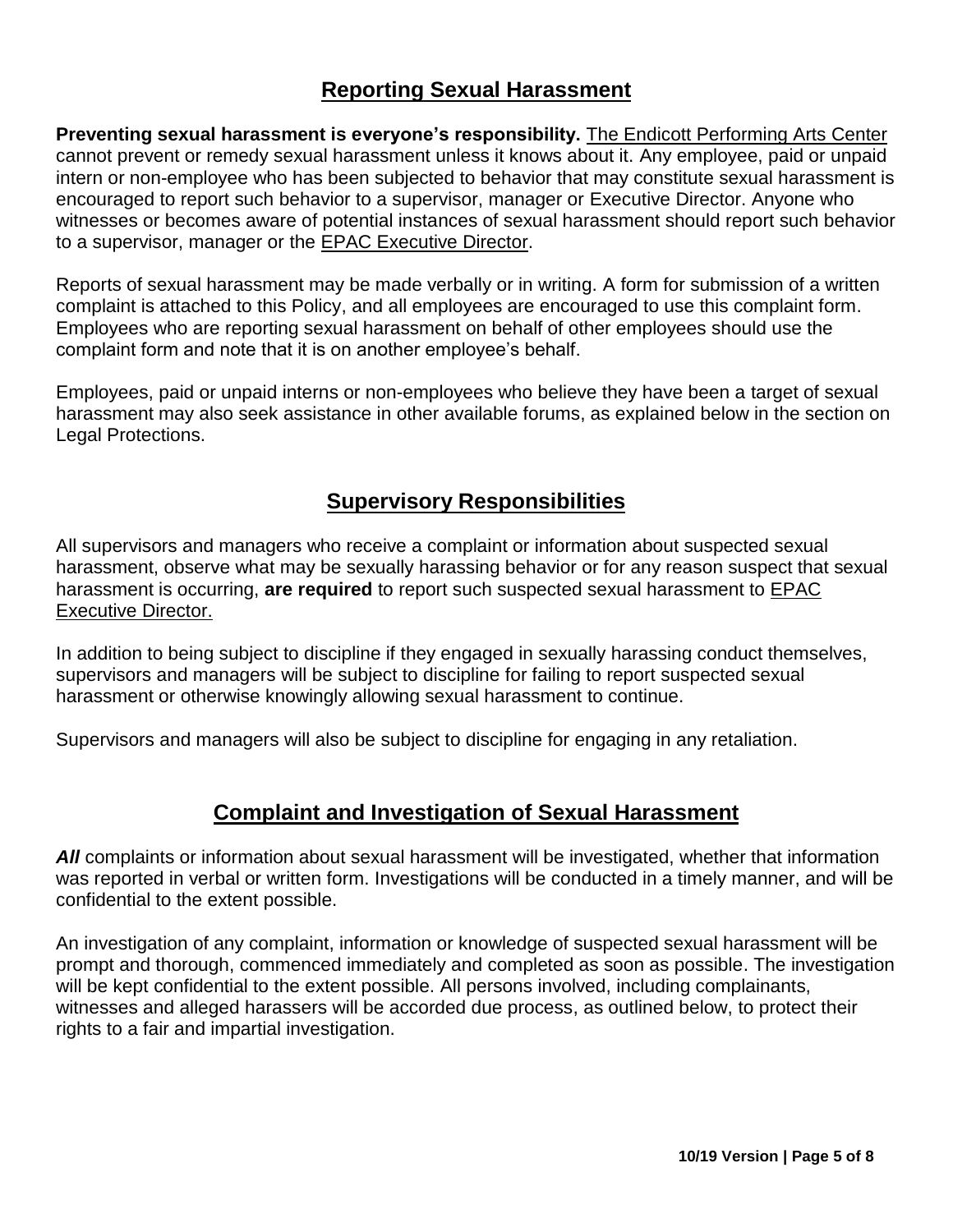Any employee may be required to cooperate as needed in an investigation of suspected sexual harassment. EPAC will not tolerate retaliation against employees who file complaints, support another's complaint or participate in an investigation regarding a violation of this policy.

While the process may vary from case to case, investigations should be done in accordance with the following steps:

- Upon receipt of complaint, the **EPAC Executive Director** will conduct an immediate review of the allegations, and take any interim actions (e.g., instructing the respondent to refrain from communications with the complainant), as appropriate. If complaint is verbal, encourage the individual to complete the "Complaint Form" in writing. If he or she refuses, prepare a Complaint Form based on the verbal reporting.
- If documents, emails or phone records are relevant to the investigation, take steps to obtain and preserve them.
- Request and review all relevant documents, including all electronic communications.
- Interview all parties involved, including any relevant witnesses;
- Create a written documentation of the investigation (such as a letter, memo or email), which contains the following:
	- $\circ$  A list of all documents reviewed, along with a detailed summary of relevant documents;
	- o A list of names of those interviewed, along with a detailed summary of their statements;
	- o A timeline of events;
	- o A summary of prior relevant incidents, reported or unreported; and
	- $\circ$  The basis for the decision and final resolution of the complaint, together with any corrective action(s).
- Keep the written documentation and associated documents in a secure and confidential location.
- Promptly notify the individual who reported and the individual(s) about whom the complaint was made of the final determination and implement any corrective actions identified in the written document.
- Inform the individual who reported of the right to file a complaint or charge externally as outlined in the next section.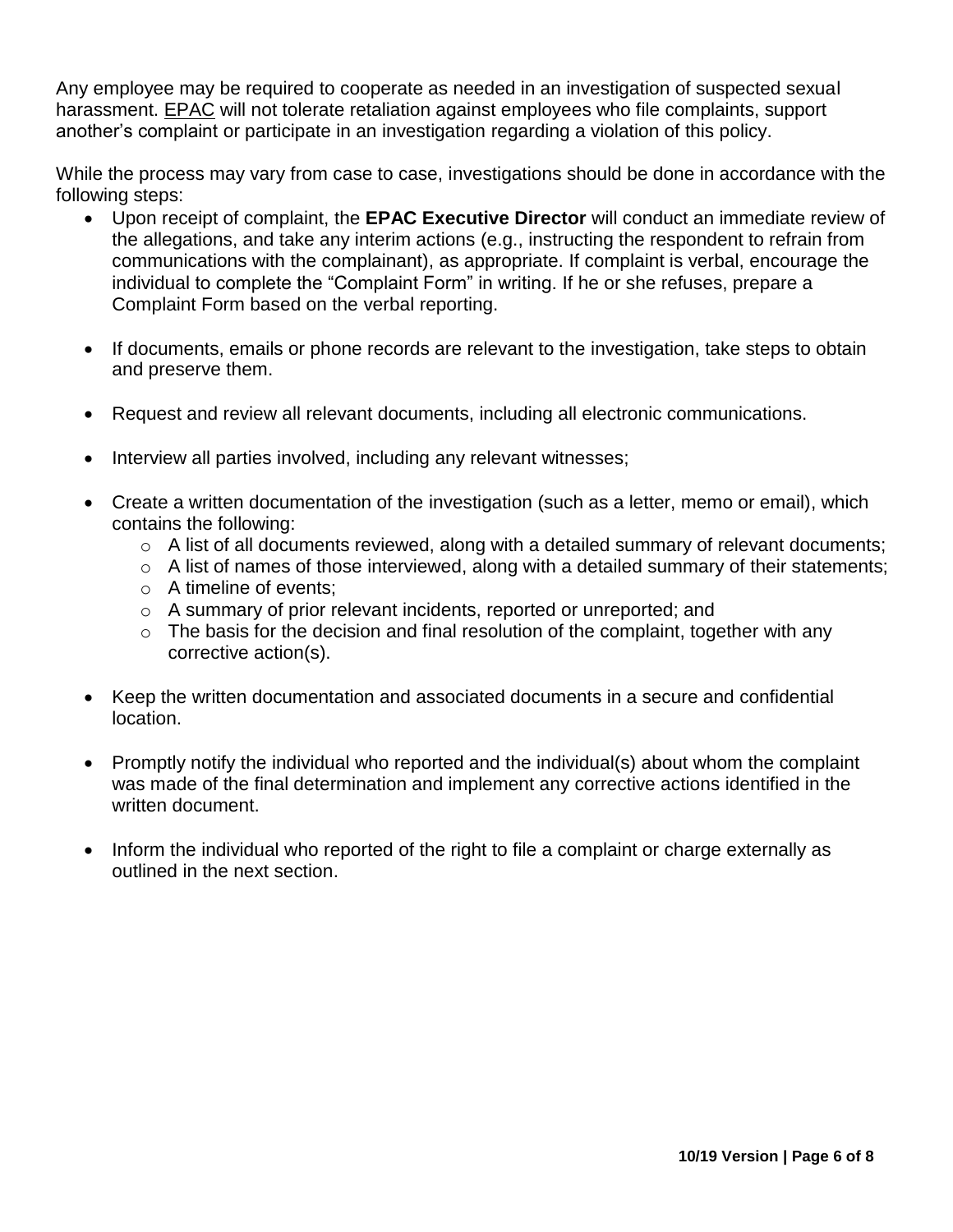# **Legal Protections And External Remedies**

Sexual harassment is not only prohibited by EPAC but is also prohibited by state, federal, and, where applicable, local law.

Aside from the internal process at The Endicott Performing arts Center, employees may also choose to pursue legal remedies with the following governmental entities. While a private attorney is not required to file a complaint with a governmental agency, you may seek the legal advice of an attorney.

In addition to those outlined below, employees in certain industries may have additional legal protections.

### **State Human Rights Law (HRL)**

The Human Rights Law (HRL), codified as N.Y. Executive Law, art. 15, § 290 et seq., applies to all employers in New York State with regard to sexual harassment, and protects employees, paid or unpaid interns and non-employees, regardless of immigration status. A complaint alleging violation of the Human Rights Law may be filed either with the Division of Human Rights (DHR) or in New York State Supreme Court.

Complaints with DHR may be filed any time **within one year (three years beginning Aug. 12, 2020)** of the harassment. If an individual did not file at DHR, they can sue directly in state court under the HRL, **within three years** of the alleged sexual harassment. An individual may not file with DHR if they have already filed a HRL complaint in state court.

Complaining internally to EPAC does not extend your time to file with DHR or in court. The one year or three years is counted from date of the most recent incident of harassment.

You do not need an attorney to file a complaint with DHR, and there is no cost to file with DHR.

DHR will investigate your complaint and determine whether there is probable cause to believe that sexual harassment has occurred. Probable cause cases are forwarded to a public hearing before an administrative law judge. If sexual harassment is found after a hearing, DHR has the power to award relief, which varies but may include requiring your employer to take action to stop the harassment, or redress the damage caused, including paying of monetary damages, attorney's fees and civil fines.

DHR's main office contact information is: NYS Division of Human Rights, One Fordham Plaza, Fourth Floor, Bronx, New York 10458. You may call (718) 741-8400 or visit: [www.dhr.ny.gov.](http://www.dhr.ny.gov/)

Contact DHR at (888) 392-3644 or visit [dhr.ny.gov/complaint](https://dhr.ny.gov/complaint) for more information about filing a complaint. The website has a complaint form that can be downloaded, filled out, notarized and mailed to DHR. The website also contains contact information for DHR's regional offices across New York **State**